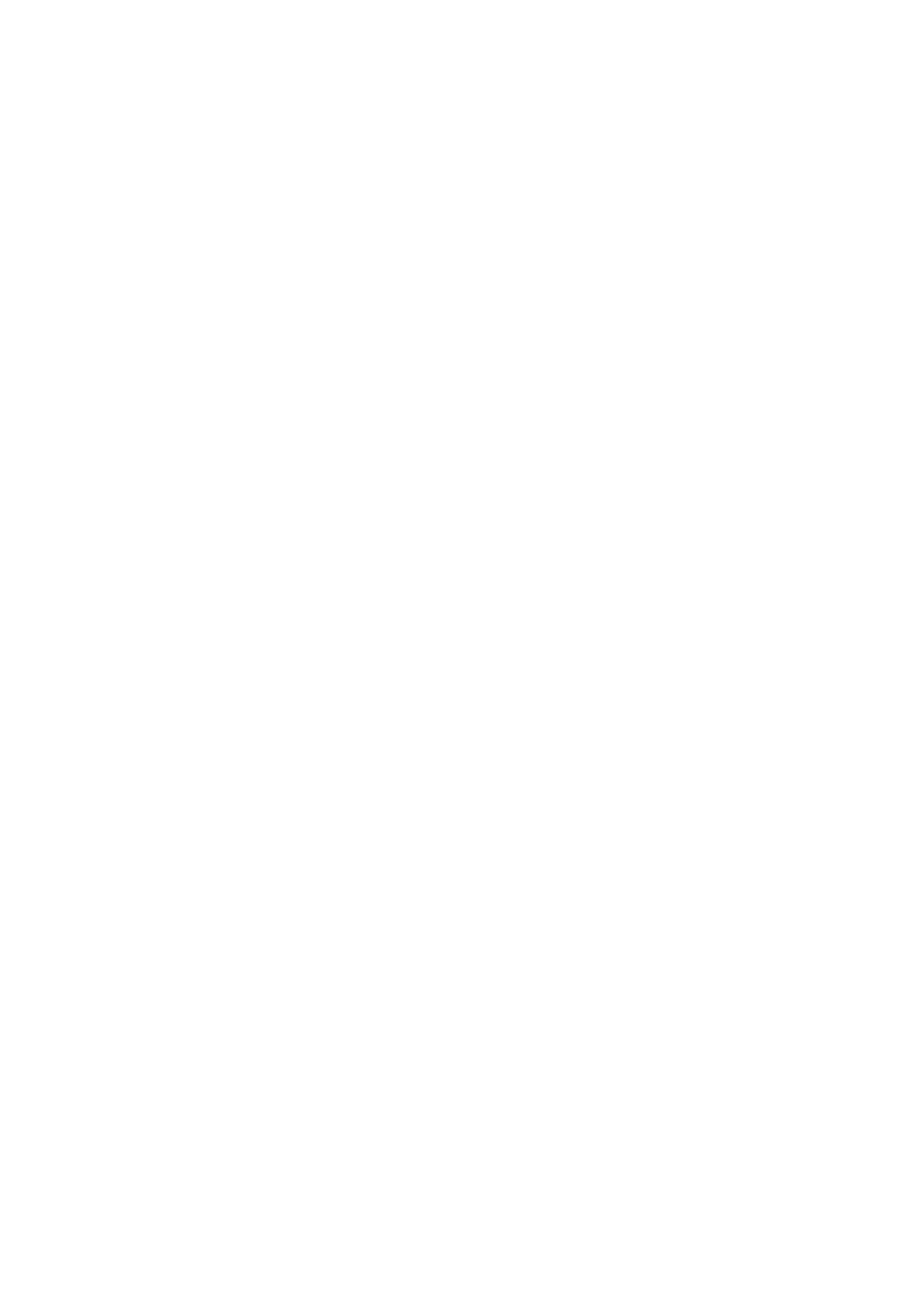

## **A dyed salmon study to test the effectiveness of the NOIC fish barrier**

Julian Sykes Don Jellyman Greg Kelly

*NIWA contact/Corresponding author* 

Julian Sykes

*Prepared for* 

## North Otago Irrigation Company

NIWA Client Report: CHC2009-187 April 2010 NIWA Project: NOI10501

National Institute of Water & Atmospheric Research Ltd 10 Kyle Street, Riccarton, Christchurch 8011 P O Box 8602, Christchurch 8440, New Zealand Phone +64-3-348 8987, Fax +64-3-348 5548 www.niwa.co.nz

<sup>©</sup> All rights reserved. This publication may not be reproduced or copied in any form without the permission of the client. Such permission is to be given only in accordance with the terms of the client's contract with NIWA. This copyright extends to all forms of copying and any storage of material in any kind of information retrieval system.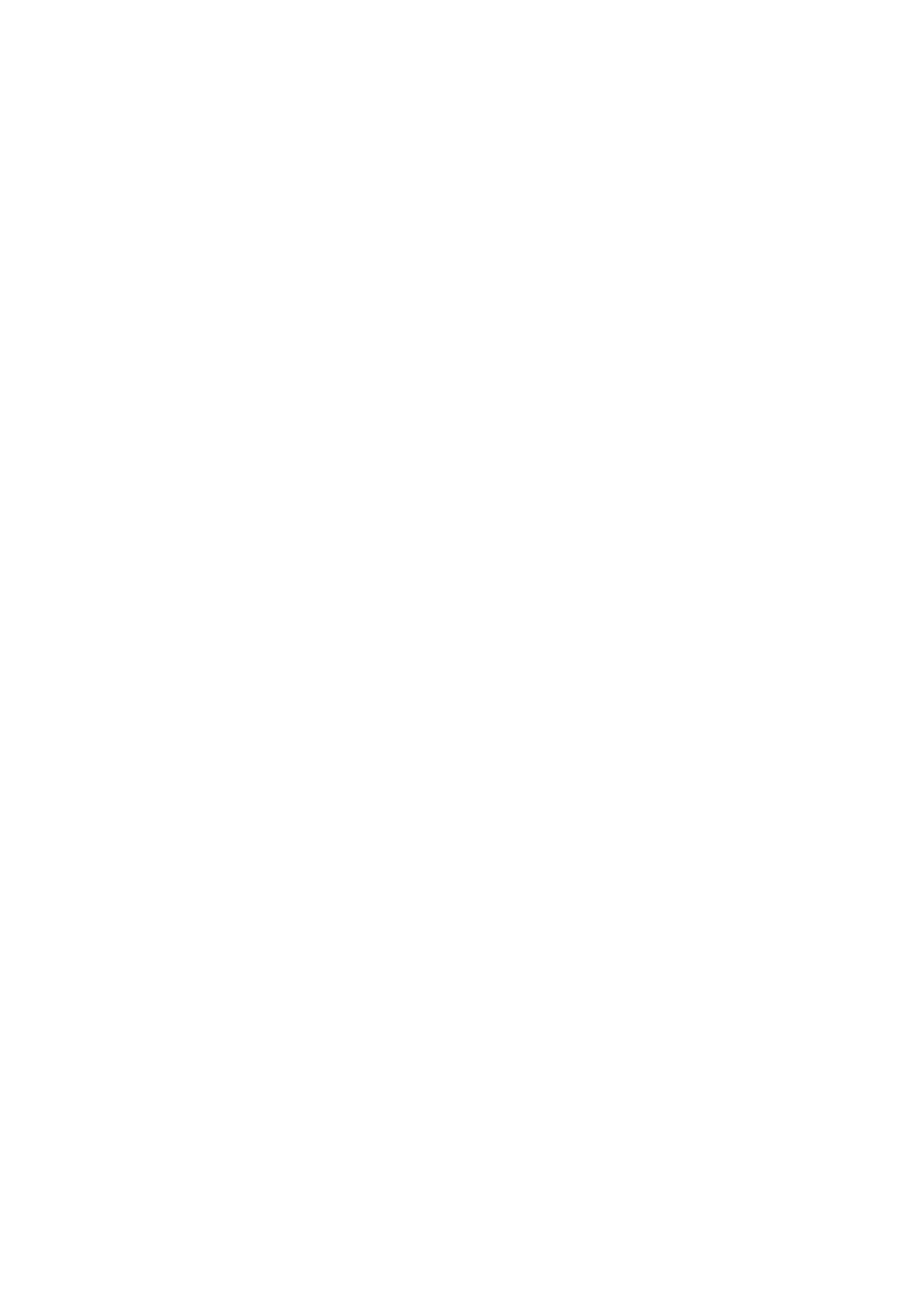

# **Contents**

| <b>Executive Summary</b> |                  |                                                              | $\mathbf{i}$ |
|--------------------------|------------------|--------------------------------------------------------------|--------------|
| 1.                       | Introduction     |                                                              | $\mathbf{1}$ |
| 2.                       | Background       |                                                              | $\sqrt{2}$   |
| 3.                       | Methods          |                                                              | 3            |
|                          | 3.1.             | Experimental salmon juveniles                                | 3            |
|                          | 3.2.             | Site selection, equipment installation, and equipment design | 3            |
|                          | 3.3.             | Pumping regime and timing of experiments                     | 5            |
|                          | 3.4.             | Dyed salmon trials                                           | 7            |
|                          | 3.5.             | Results                                                      | 8            |
| 4.                       | Discussion       |                                                              | 9            |
| 5.                       | Conclusions      |                                                              | 11           |
| 6.                       | Acknowledgements |                                                              | 11           |
| 7.                       | References       |                                                              | 11           |
|                          |                  |                                                              |              |

Marty Bonnett Jeff Bluett

Reviewed by:<br> **CONTENTS** Approved for release by:<br> **CONTENTS**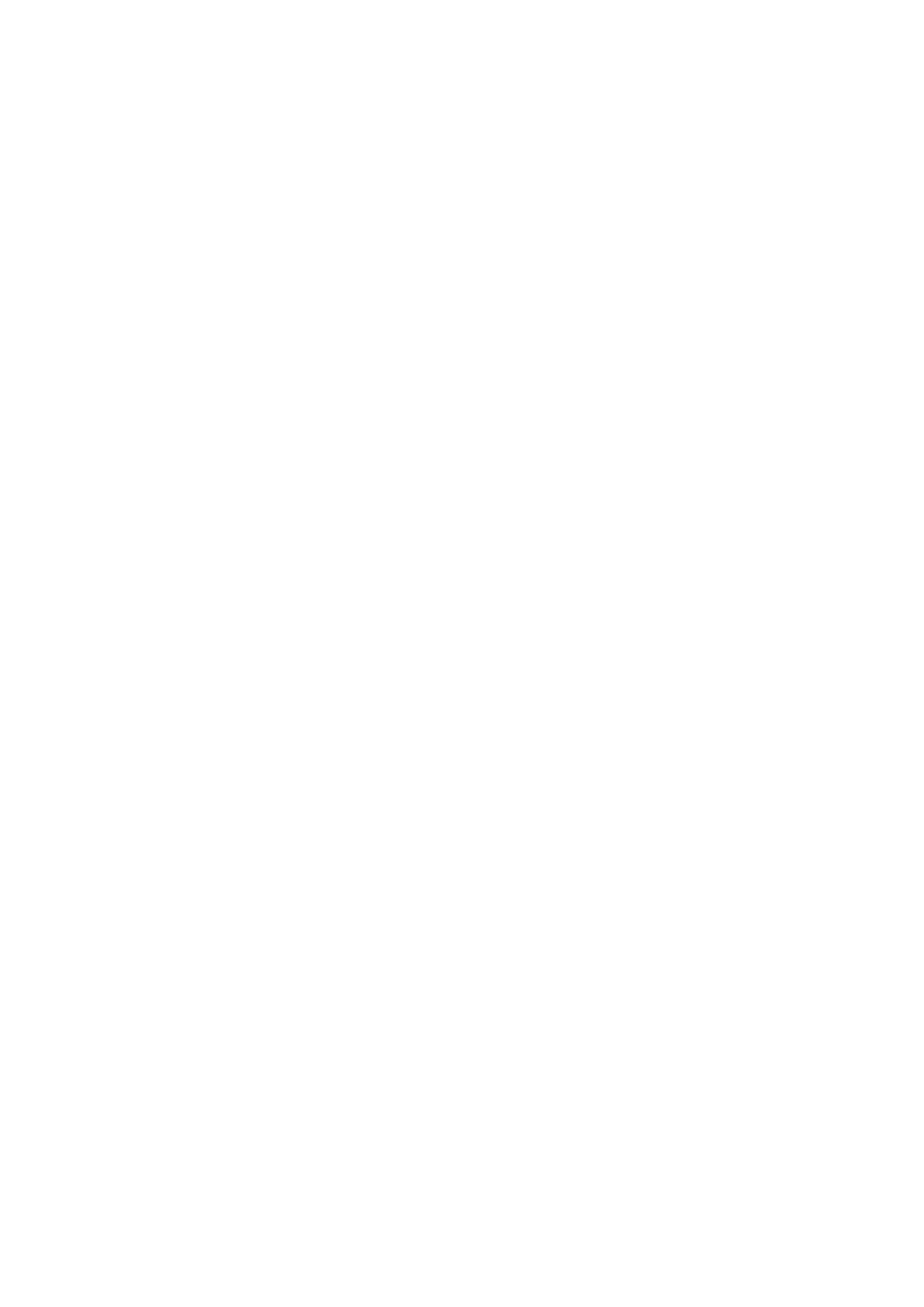

# **Executive Summary**

- 1. This report describes an experiment that was conducted on the  $27<sup>th</sup>$  of October 2009 that investigated the effectiveness of an artificial rock barrier designed to screen out juvenile quinnat salmon from entering an irrigation canal. The North Otago Irrigation company (NOIC) had the rock wall constructed (and later improved) at the entrance of the NOIC canal in Bortons pond, from here, water flows down the canal to a pumping station where it is pumped over into the headwaters of Waiareka Creek (a tributary of the Kakanui River).
- 2. The results from this study are only relevant for the period of October through to December which represents the main migration period of salmon moving downstream through the Waitaki catchment. It is also important to note that the study results are only relevant for one of the two irrigation pumps, as the second pump is not normally used until after December when the demand for irrigation is greater.
- 3. Although the smallest salmon fry were not tested during this study (<39mm) the smallest hatchery fish tested were 39 mm and larger fish ranged up to 59mm in length. This size range was representative for most of the wild out-migrant salmon fry in the Waitaki River.
- 4. The fish that were tested were placed into enclosures in front of the barrier and allowed to swim around the upstream side while the pump was operational. The pump was run for two 30 to 40 minute periods which represented a normal operating regime for this time of year. A batch of red dyed fish and then a batch of blue and yellow dyed fish were used to identify each of the two pump runs.
- 5. Only one red dyed fish of 55mm from the first pump run was recorded from behind the barrier in the downstream capture nets following the completion of the experiment. This result shows that the barrier is >95% effective in screening out juvenile hatchery salmon of 39-60mm. These results are only relevant for the hours of daylight as it was not possible at the time to test fish during the hours of darkness.
- 6. The approach velocities in front of the barrier were estimated to be 0.10 m/s this velocity is within the acceptable range of velocities  $\langle 0.15 \text{ m/s} \rangle$  documented by Clay 1995 for the smallest (<35mm) quinnat salmon fry.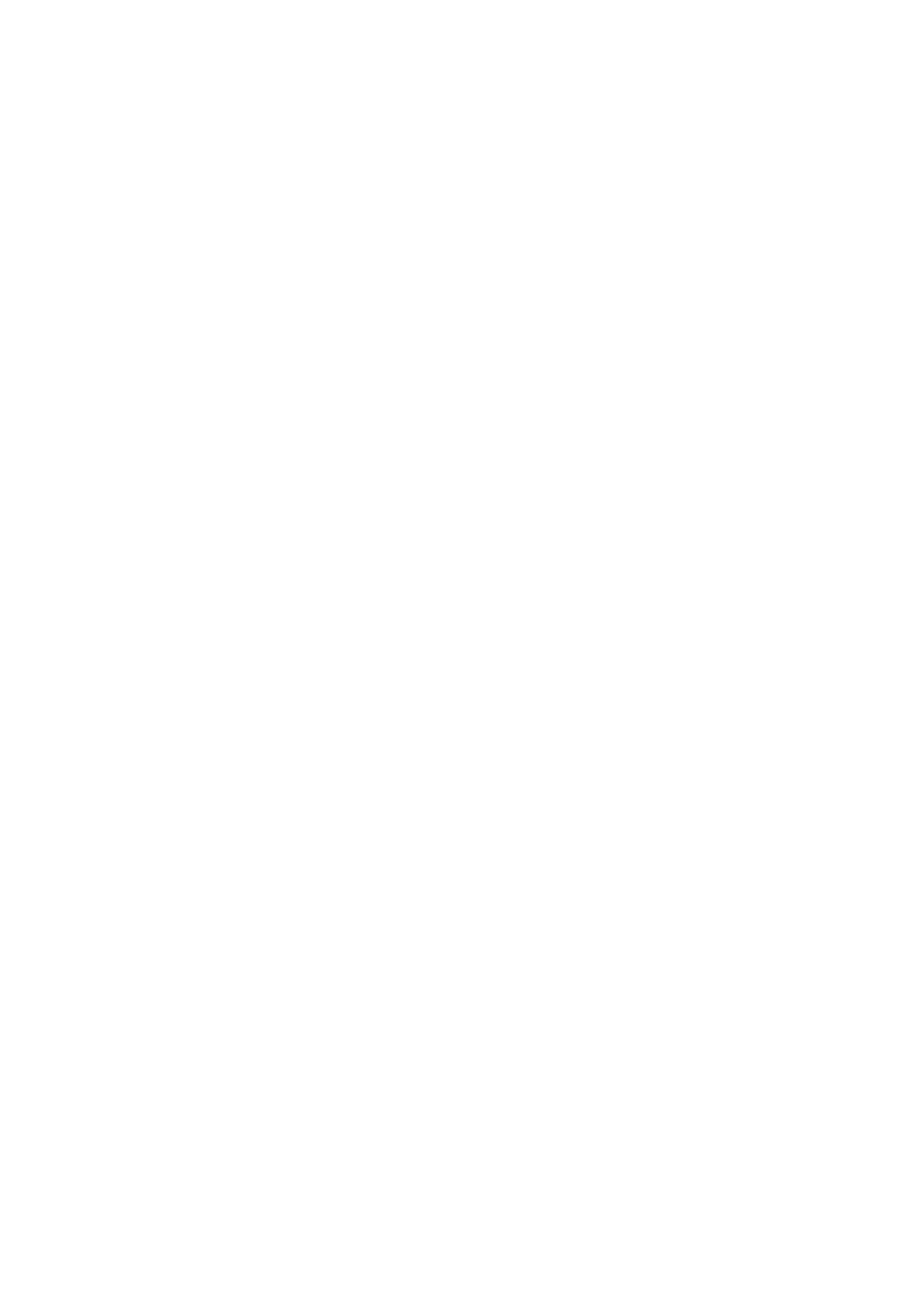

## **1. Introduction**

The North Otago Irrigation Company (N.O.I.C) has consent to abstract up to 8 cumecs of water (consented 2003) from Bortons pond on the South bank of the Waitaki River. From Bortons pond ,the water flows along a canal to a pumping station beside the main road (SH2) at Georgetown; the water is then pumped over the hill to the upper reaches of the Waiareka River (Kakanui River catchment). The water is supplied to over 80 farms and used predominately for dairying (Figure 1)



#### **Figure 1: Site map**

To prevent the entrainment of juvenile Chinook salmon, an 80m rock wall was built across the entrance of the canal at Bortons Pond (Figure 1). This original rock wall was constructed in 2005, and following inspection by Central South Island Fish and Game and Environment Canterbury, it was decided that it would not be effective enough to screen out downstream migrating salmon fry. Accordingly in August 2008 the existing rock barrier was modified to more effectively screen out salmon fry from entering the canal. The modifications included, deepening of the canal and pond on either side of the barrier by excavation, widening the barrier to an average of width of 8m, and the introduction of coarse gravel to fill some of the interstitial spaces. It was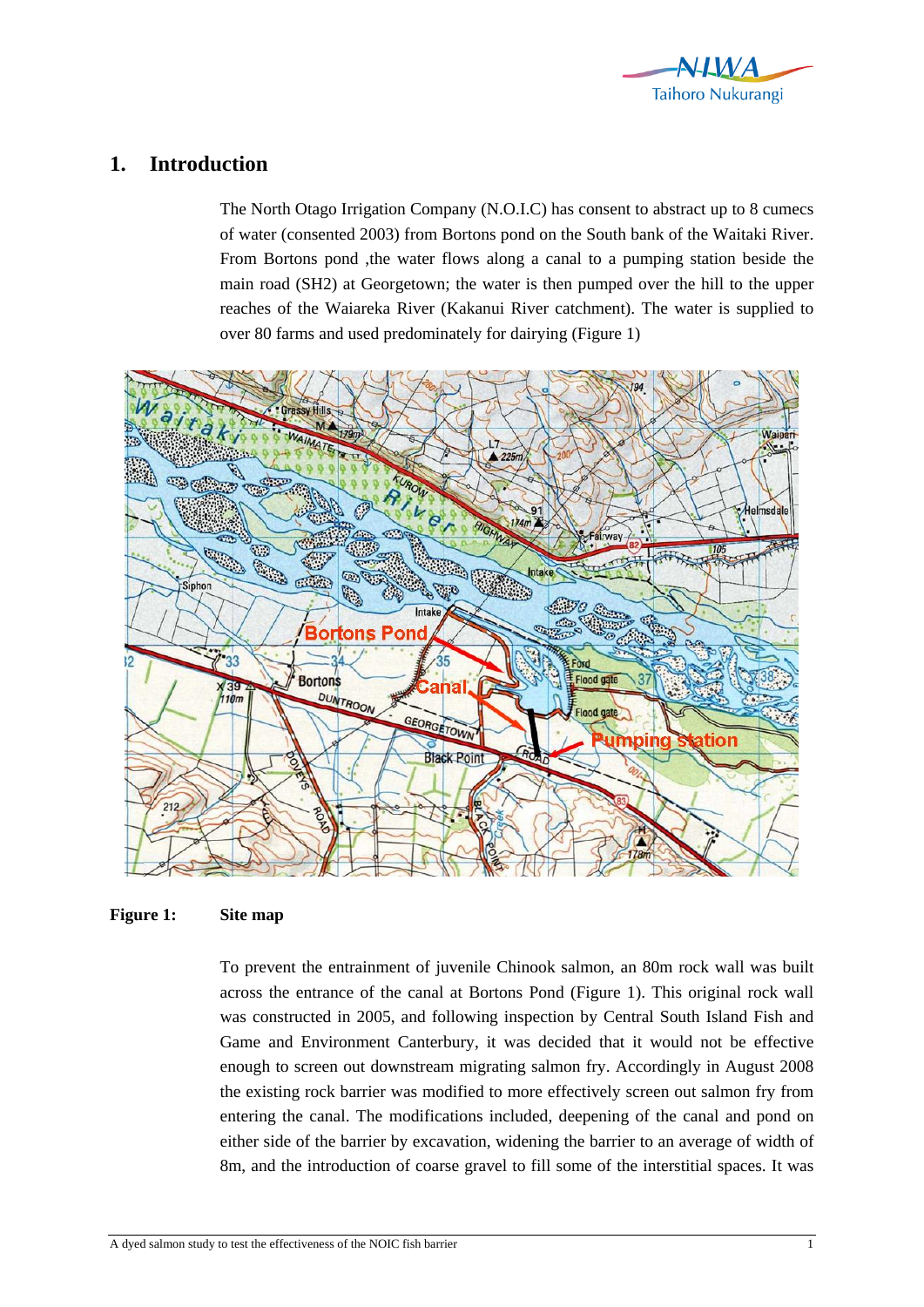

envisaged that the excavations on either side of the barrier would reduce the approach velocities on the Bortons Pond side by creating a greater surface area, and permeability would be spread over a greater area. In addition, the widening of the barrier and additional coarse gravel would hopefully reduce sweep velocity and prevent salmon juveniles from becoming entrained, and also discourage fish from penetrating very far into the barrier.

NIWA was commissioned by N.O.I.C to design and carry out an experiment to determine the effectiveness of the barrier in screening out salmon juveniles (a N.O.I.C consent condition that Ecan and Fish and Game would support). NIWA provided two options, (appendix#1). It was decided that the best option was the dyed salmon study (option 1) as it would provide the most reliable and immediate measure of the barriers performance. This option was submitted to Ecan, who agreed it was an appropriate means of evaluating the performance of the barrier. This study was carried out on the  $27<sup>th</sup>$  of October 2009.

### **2. Background**

This experiment used dyed salmon juveniles which were released into a partial enclosure on the upstream side of a rock barrier and those that pass through the barrier are recaptured on the downstream side. The results from this provide a direct measure of how effective the rock barrier was in preventing juvenile wild salmon (Waitaki outmigrant stocks) 40-60mm, from passing though the barrier and becoming entrained into the canal to the pumping station.

In order to achieve a relevant result there were a number of considerations.

- Large numbers of wild fry were too difficult to obtain so hatchery reared juveniles were used.
- The size of the hatchery fish needed to be a similar size to the wild outmigrant Waitaki fry. It was not possible to use fish <40mm as we were constrained by containment and capture mesh sizes.
- The timing of this experiment needed to coincide with the peak Waitaki fry outmigration (end of October) ie the experimental hatchery fish needed to be at a suitable size (circa 40mm) at this time.
- The pumping station would need to be run at a normal rate and duration, and drawing close to the mean volume of water abstracted, for that time of year.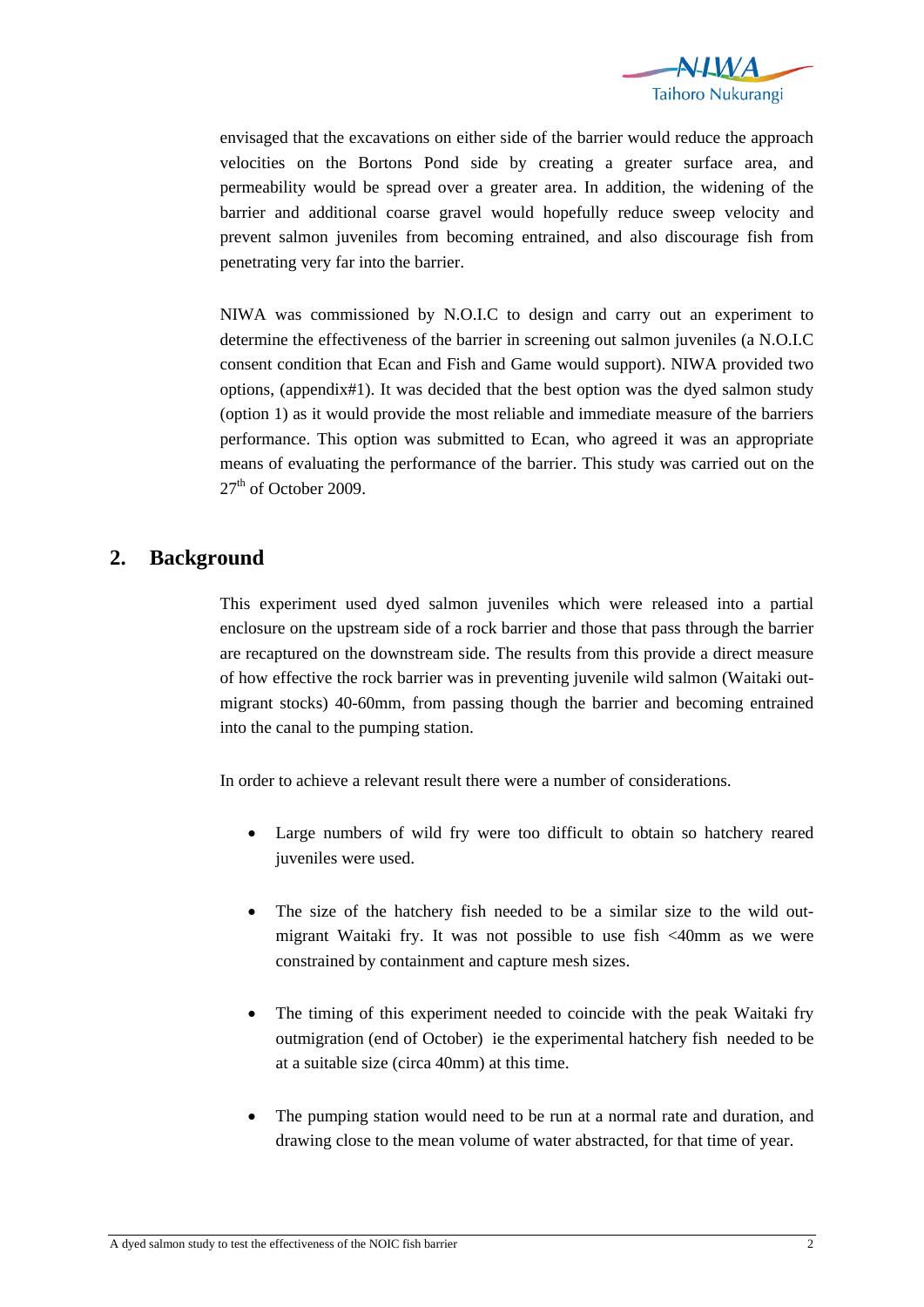

## **3. Methods**

#### **3.1. Experimental salmon juveniles**

For this experiment the fish were donated by North Canterbury Fish and Game. The salmon juveniles were obtained from the Montrose hatchery in the upper Rakaia River. At the time of the experiment the average weight of the fish was 1.3g, for the experiment a total weight of 2.6kgs or 2000 individuals were used\*. The water temperature of Bortons Pond on the day measured at 1400 hrs was 13.0°C. The temperature of the tank of transported salmon at this time was  $12.3^{\circ}$ C. The fish were dyed in buckets using tank water which was slowly adjusted to the Bortons pond water temperature. The fish were then transported to Bortons Pond in a black 250 l tank fitted with an adjustable air system and a dissolved oxygen (DO) probe so that DO levels could be monitored (i.e. maintained around 11ppm).

To minimise handling stress, the fish were not counted out individually and the total number was estimated from the total weight.

The fork length (tip of snout to fork in tail) of a random sample of 20 fish was also measured to show the size range of salmon juveniles that were tested. The lengths ranged from 39-59 mm with a mean length of 51 mm (N=20).

#### **3.2. Site selection, equipment installation, and equipment design**

At Bortons Pond, a suitable section of the rock barrier for the experiment was selected based on closeness to the main canal intake pipes, as the true LHS of the barrier was closer to the intake pipes. (b) A section of the barrier that appeared reasonably permeable i.e. many interstitial spaces for water or fish to pass through. This section was representative to the rest of the barrier, with respect to; through flow, depth of water, and size of substrate.

Following the site selection, both the up and downstream containment structures were installed. (Figure 2.)

The containment structure (Figure 3) on the upstream side of the wall consisted of a stainless steel live  $box(1.0m$  long, by 0.6m wide, and 0.5m deep) open at one end joined into a 2.5m deep seine net made with bully mesh (10mm stretched). The seine had a square hole cut up near the float line that the live box opening fitted into. The live box had four floats to keep it on the surface and two ropes with attached anchors to hold the structure at a desired distance from the wall. The ends of the seine were then both attached to the barrier forming an enclosure.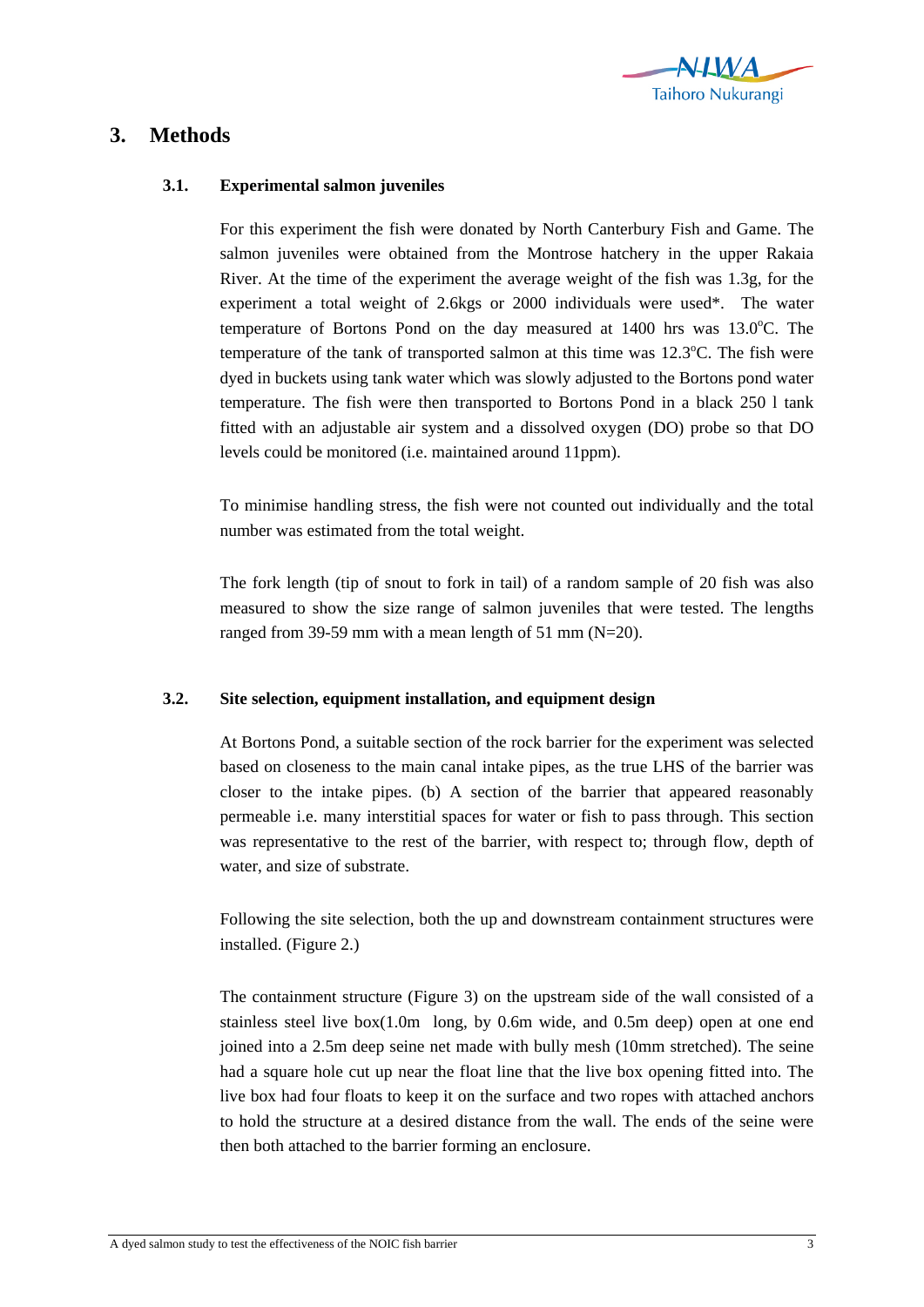



**Figure 2: The experimental setup on either side of the barrier with the containment enclosure on the left and capture nets on right.** 



**Figure 3: The containment enclosure**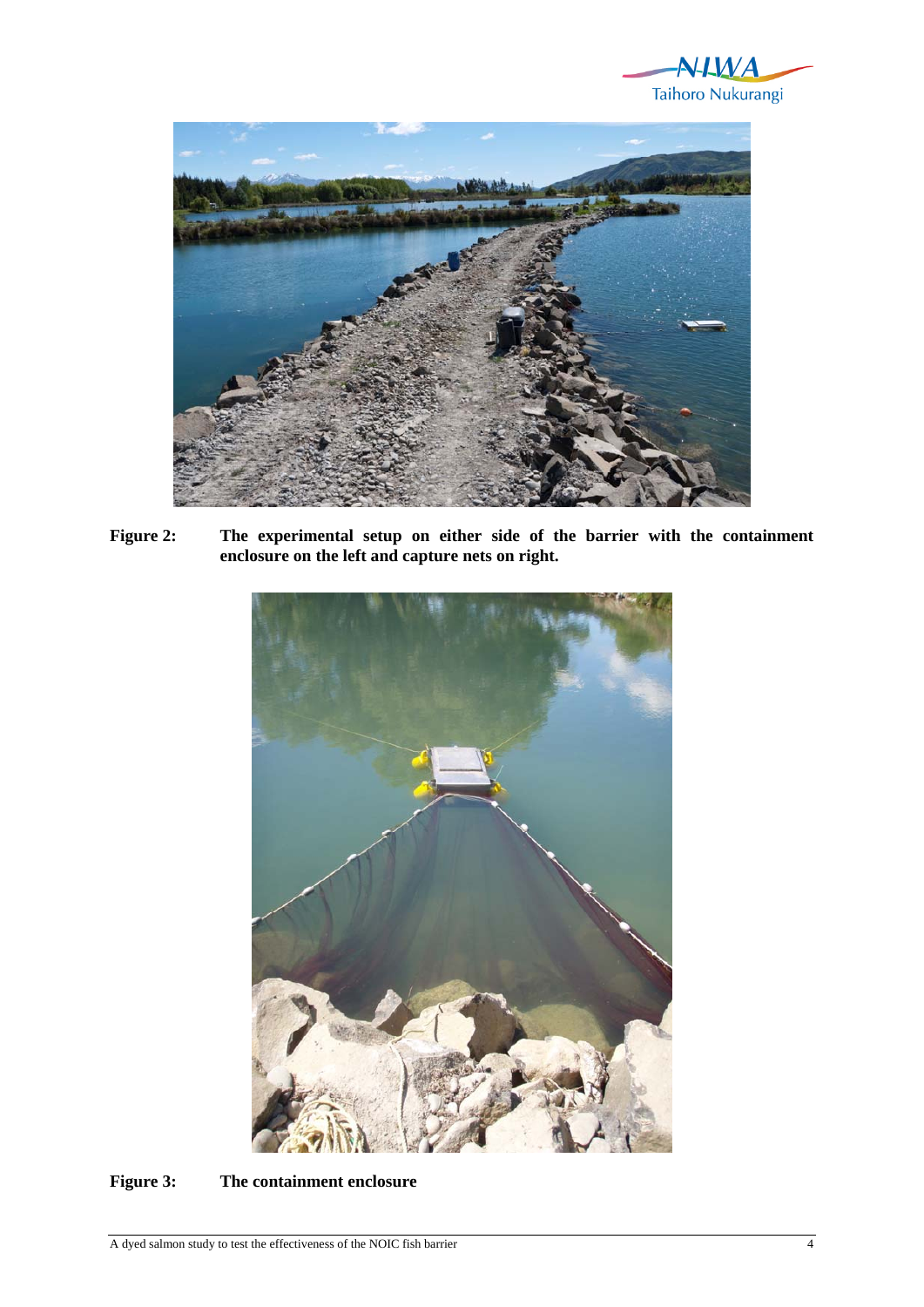

On the downstream side of the barrier a 20m seine net 2.5m deep was used as a stop net to partition off the canal on the true left bank (adjacent to, but overlapping the containment structure on the upstream side of the barrier), and designed to lead any dyed fish with the flow of water into a fyke net for capture (Figure 4) A second backup seine net was installed in an arc alongside the first net (Figure 5) with both ends attached to the barrier to capture fish that managed to avoid the first seine net.



**Figure 4: The first capture net and attached fyke net** 

#### **3.3. Pumping regime and timing of experiments**

During the early months of the irrigation season (October to December), only one of the two pumps is used to pump water and the average amount of water abstracted is about 2 cumecs. The pump(s) are generally run for periods of around 40-50 minutes (the time it takes to fill reservoirs in the Waiareka catchment). At the time of this study there had been a reasonable amount of rain in the area so the demand for water was less than normal for that time of year. Consequently the pump could only be run for about 80 minutes over a 24 hour period, and this would not include any night-time pumping. Although this was unfortunate it did represent a typical situation at this time of year. By running the pump on a manual operating mode it was possible to undertake two trials.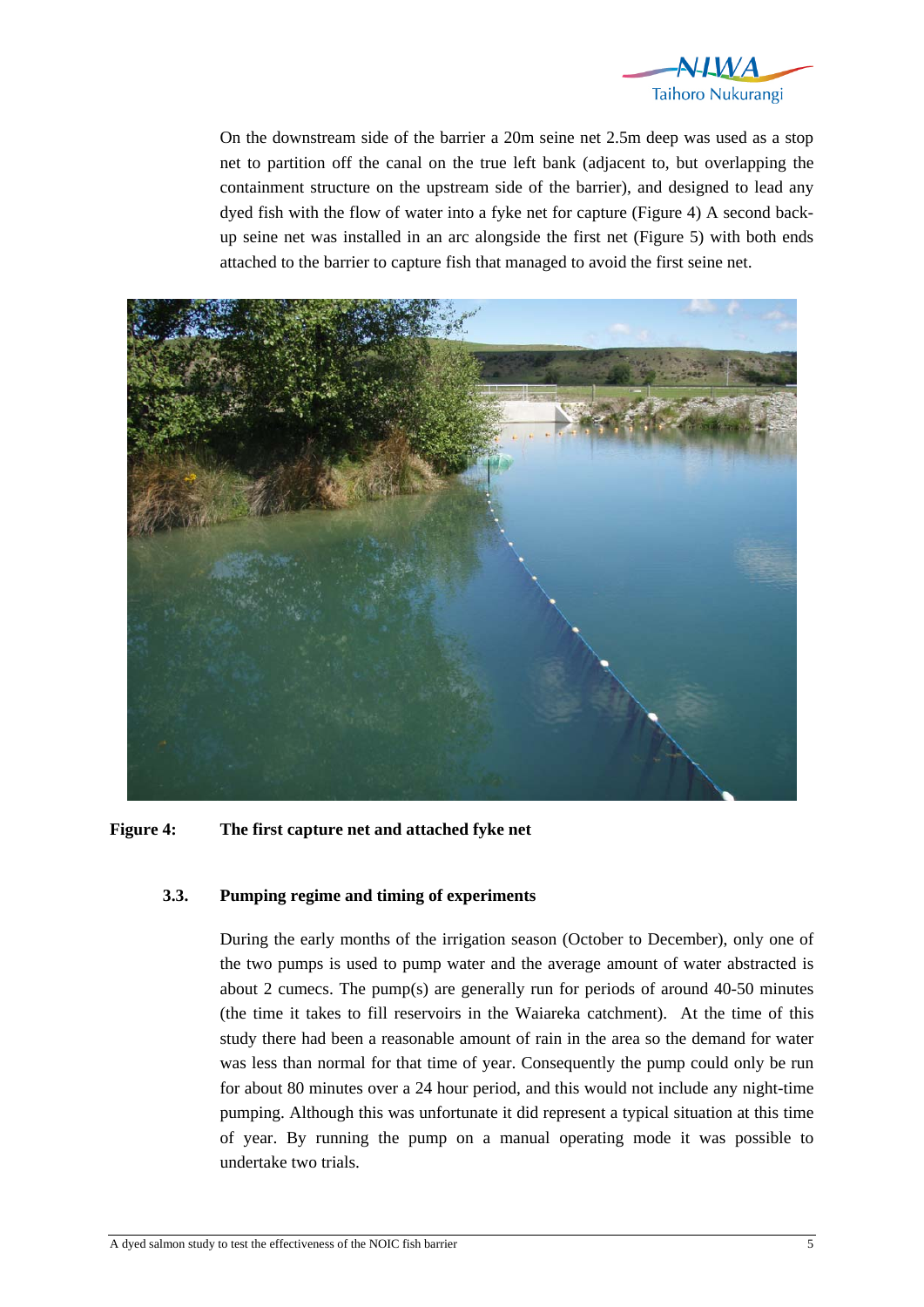



**Figure 5: The second back-up capture net** 

- At 1550 hrs the pump was run for 40 minutes, drawing approximately 2 cumecs, and shutting down at 1630hrs for 30 minutes.
- At 1700hrs the pump was run for 30 minutes drawing approximately 2 cumecs, and shutting down at 1735hrs.

The experiment was terminated one hour after the final shutdown.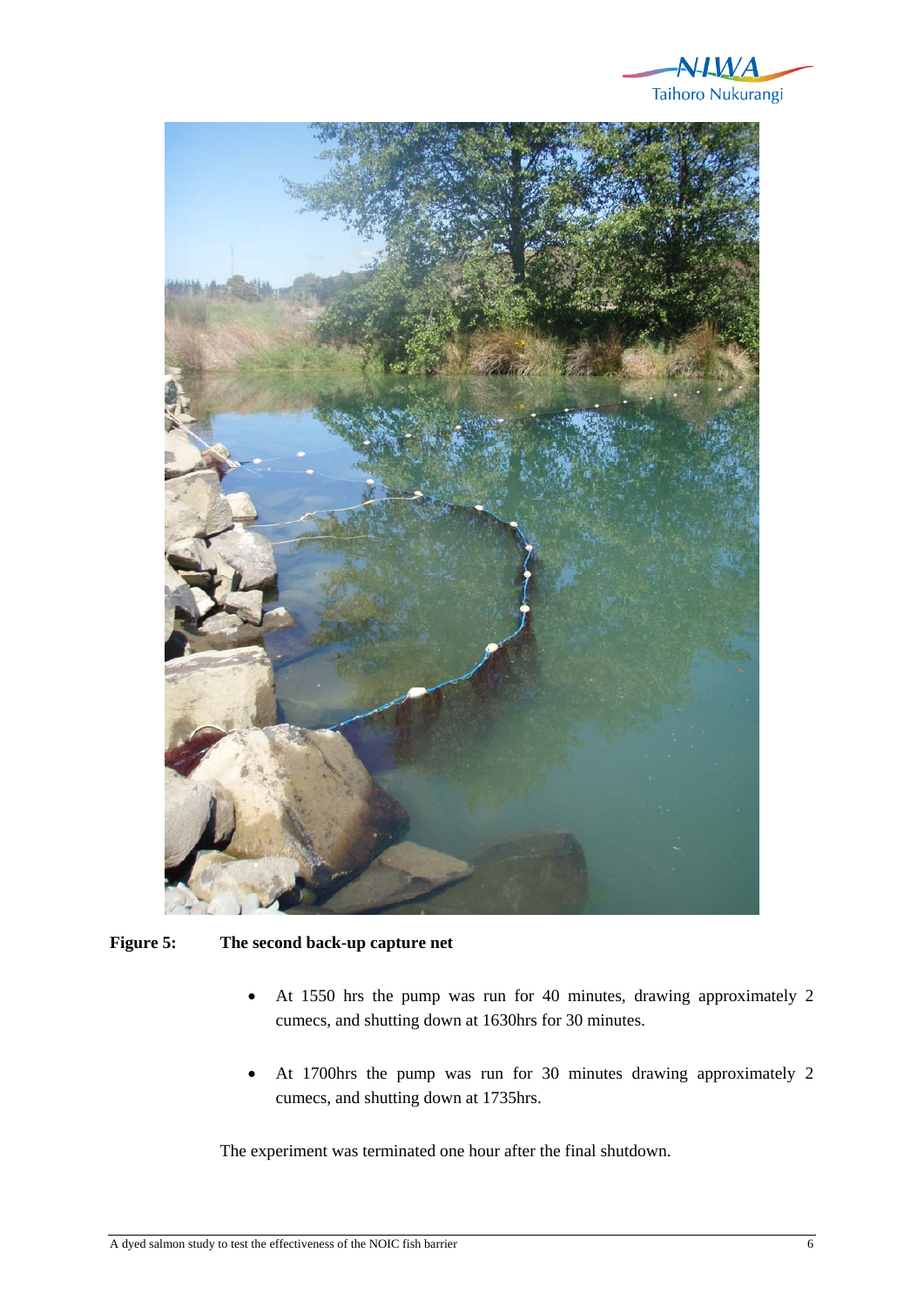

#### **3.4. Dyed salmon trials**

The 2.6 kg of salmon were divided by weight into three batches of around 650 fish. The (photo) first batch was put into a solution of 1:50,000 neutral red dye for 30 minutes prior to the first trial. The  $2<sup>nd</sup>$  and  $3<sup>rd</sup>$  batches were placed into solutions of Nile blue and Acidine orange respectively, both at concentrations of 1:150,000. Dyeing of the  $2<sup>nd</sup>$  and  $3<sup>rd</sup>$  batches occurred following the first trial during the 30 minute shutdown. At the beginning of each trial the dyed fish (Figure 6) were transferred to the containment structure by a person in a wetsuit. Fish remained in the containment structure for the duration of the study (160 minutes); the neutral red fish were in the structure for about 70 minutes longer than the blue\* and yellow fish (90 minutes).



#### **Figure 6: Dyed salmon juveniles (red ,blue and yellow in descending order)**

During the pumping phase the enclosure on the downstream side of the barrier, and areas within the capture nets were closely observed for the presence of any dyed fish. In the upstream containment enclosure the fishes behaviour was also observed and photos taken.

At the conclusion of the experiment, the containment structure was carefully pulled towards the barrier using ropes attached to the leadline (to prevent the leadline lifting up and fish escaping). The fish were then removed, killed by anaesthesia and put into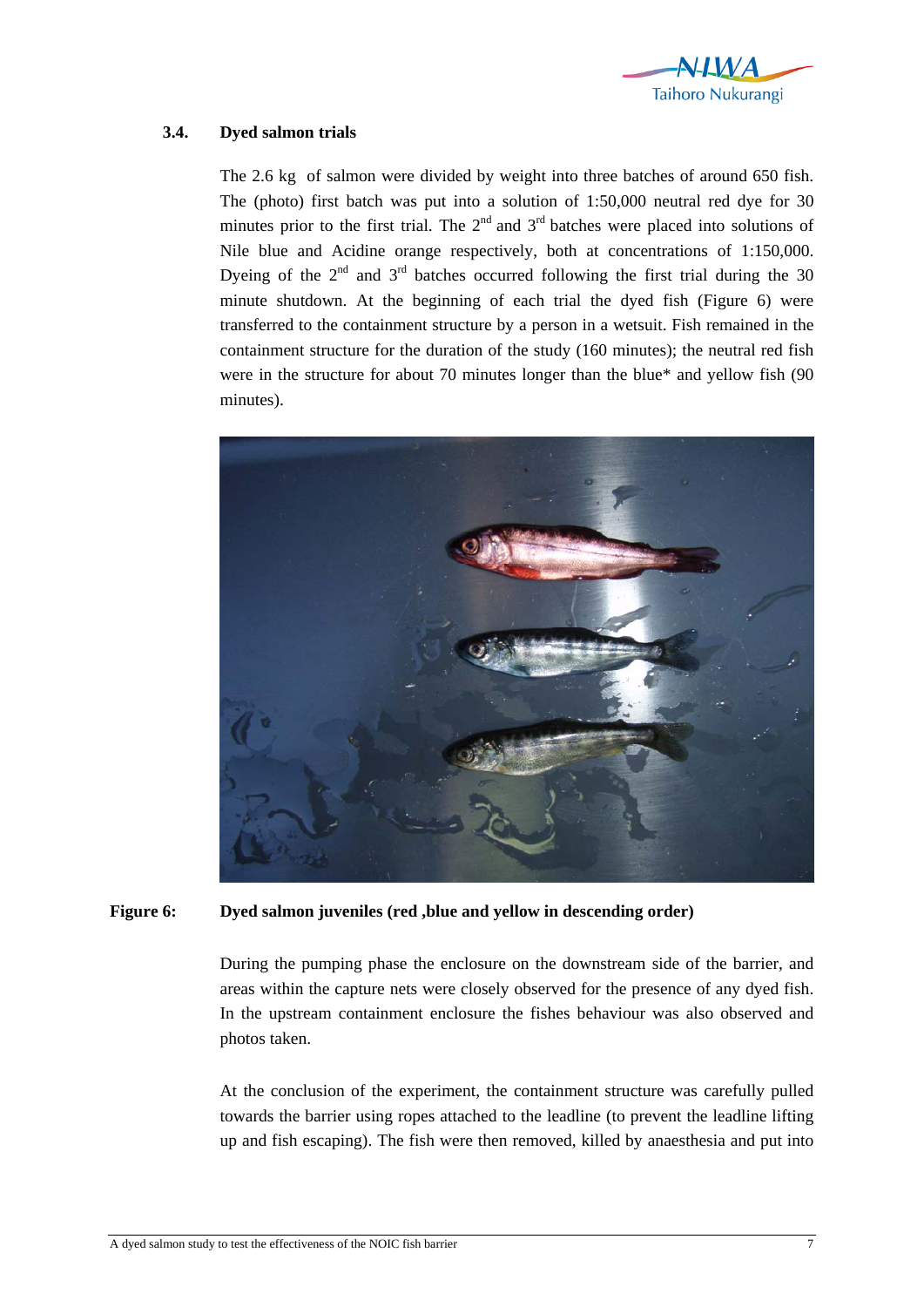

plastic bags. The capture seine nets and fyke net were also carefully removed in a similar manner and checked for any dyed fish that had passed through the barrier.

\*Note some of the blue fish were adversely affected by the Nile blue dye, so it was decided place the yellow fish into the containment structure at the same time.

#### **3.5. Results**

Only one juvenile salmon (red dye) was observed emerging from between the boulders on the downstream side of the rock barrier during the second pump run. The fish then swam into the capture net; it measured about 55mm in length. No other fish were seen or captured during either of the two pumping runs, the shutdown period, or the hour following the final shutdown. The clarity of the water was sufficient to allow observation of the entire barrier down to the bottom of the rocks (about 2.0m) within the capture seines. Small current streams of water flow entering and exiting the barrier were also very visible.

In the containment enclosure during both pump runs, the fish were observed swimming in the current amongst the boulders, and darting around the small eddies created by the water passing through the barrier. There were no signs of any fish being forced to swim in any direction or being sucked into the interstices (Figure 7).



**Figure 7: Fish swimming around barrier boulders. Note water clarity is good for observations.**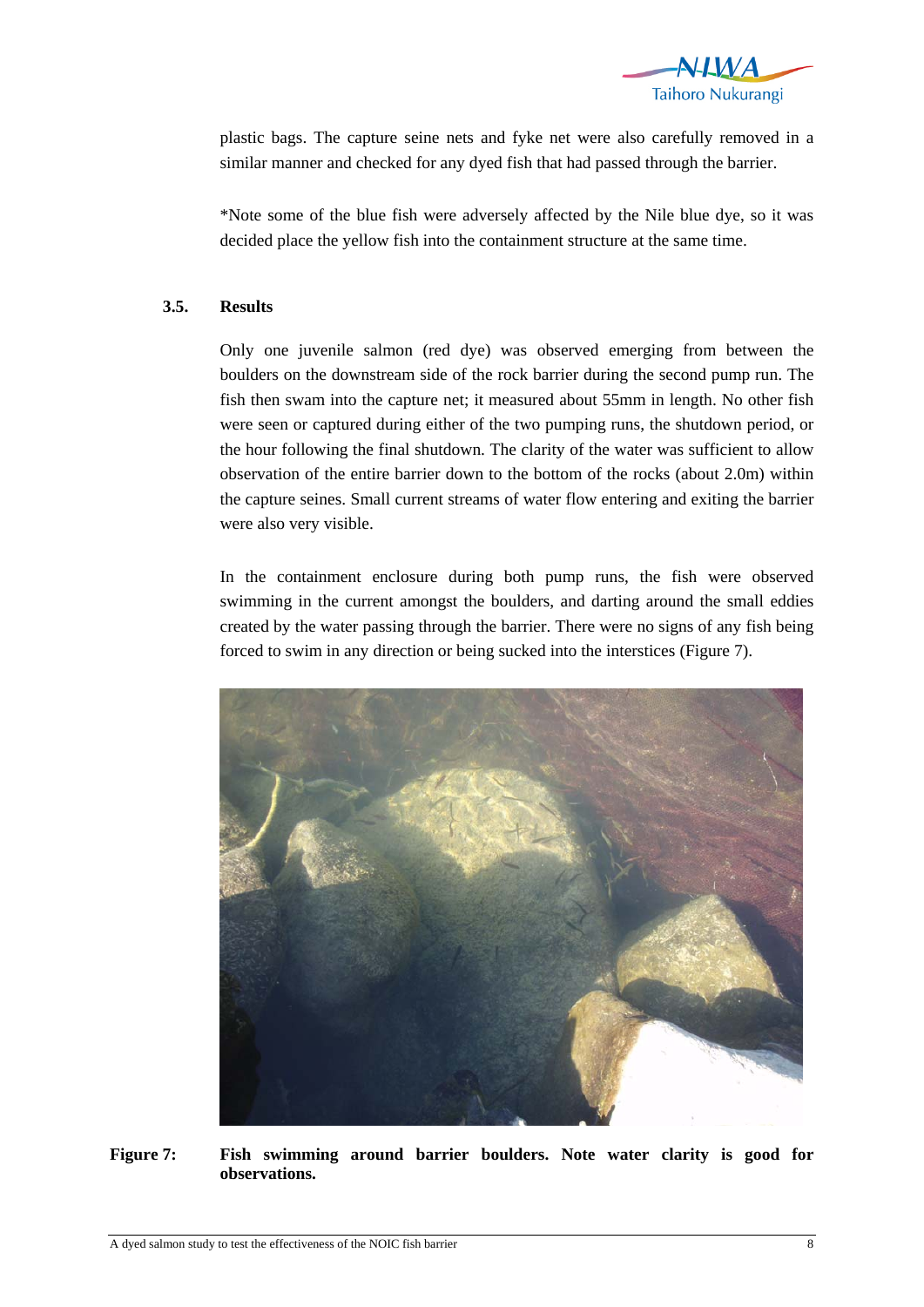

The approach velocities along the entire length of the barrier were relatively low due to the length of the barrier the depth of water and the amount of water being drawn. Assuming that 10% of the barrier was permeable, the approach velocities averaged  $0.10$  m\s.

## **4. Discussion**

The results from this experiment have shown that the improved rock barrier will discourage >95%\* of hatchery quinnat salmon juveniles (39-60 mm) from entering the NOIC canal during the hours of daylight. This situation only applies when one pump is operational. It was not possible at the time of the study to test the barrier performance during the hours of darkness, as the pump was not operational during this time.

During the dryer months of the irrigation season (December to March), the second pump is commissioned which would double the volume of water drawn from Bortons Pond. This situation would have the effect of increasing the sweep velocities in front of the barrier and possibly increasing the likelihood of small salmon juveniles entering the barrier. However the Waitaki salmon fry migration peak occurs around the end of October (Power 1992), so the increased volume of water drawn from December onwards is not likely to have a significant impact.

The behaviour of the salmon in the containment enclosure during the trials appeared to be normal for healthy unstressed hatchery fish, as most of the fish were darting and swimming around the boulders of the barrier looking for food. It is not clear whether the fish chose not to follow the currents of water passing through the barrier due to the darkness and uncertain path through the obstruction, or for natural concealment reasons. The one dyed fish that emerged from the barrier was obviously stressed as it was swimming swiftly, in one direction, and just beneath the surface of the water. The disturbed behaviour of this individual was probably also due to being separated from the main shoal.

It is clear from these observations that the majority of salmon chose not to penetrate far into the barrier and the only fish that did had inadvertently become disorientated and separated from the main shoal. The sweep velocities in front of the barrier were not forcing the fish to swim into the barrier and they could easily swim against the flow to avoid penetrating too far into the barrier..

It was concluded by Clay 1995 that an acceptable approach velocity for the smallest Pacific salmon fry (quinnat salmon) is 0.12m\s, the estimated approach velocity for the N.O.I.C rock barrier on the day of the trials was 0.10 m\s. Hopkins and Unwin (1987) recorded that migrating quinnat salmon fry averaged 35mm during the period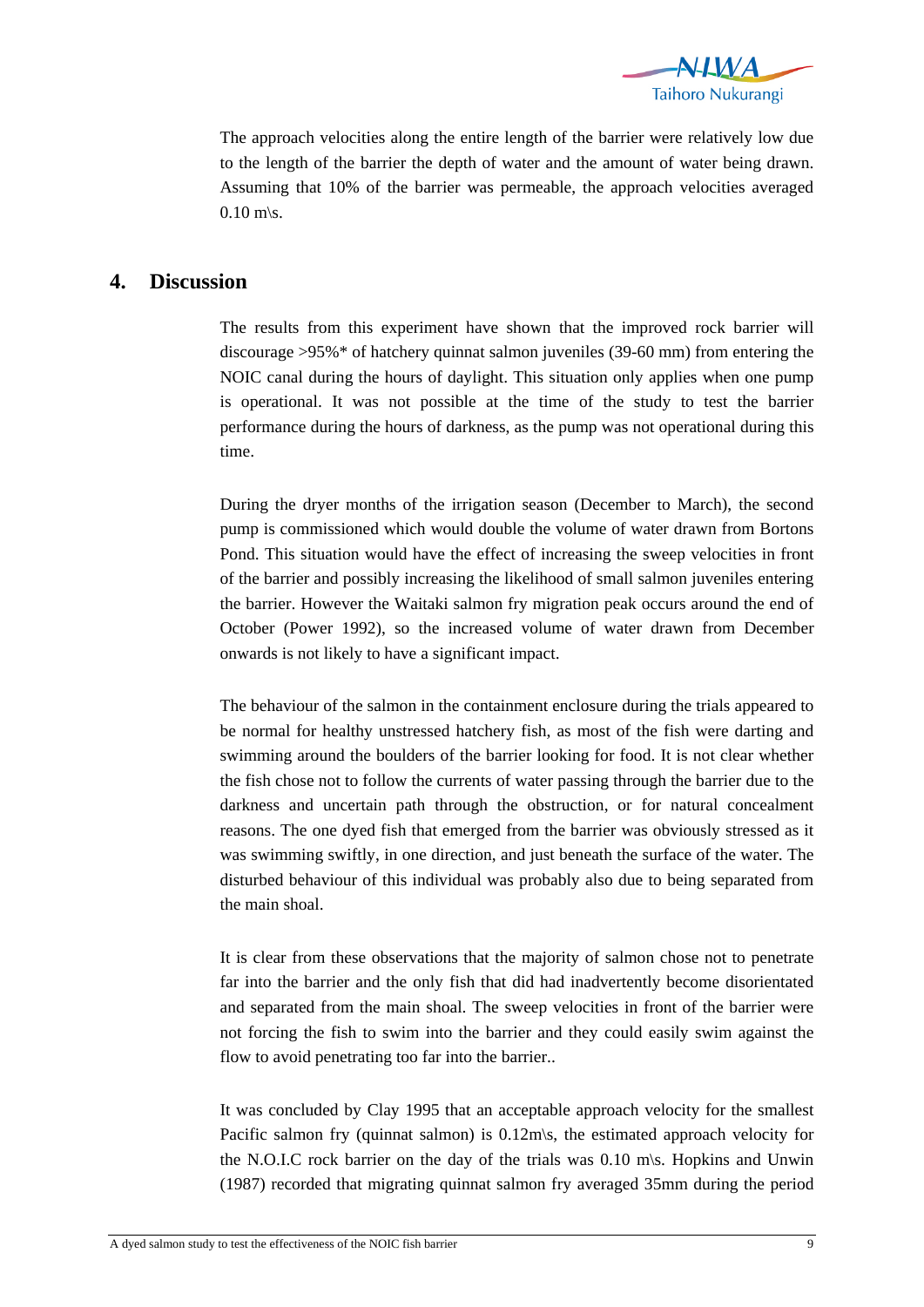

from August to November in the upper Rakaia River. All the juvenile salmon tested during this experiment were larger than the smallest fry so it can be concluded that the approach velocities were well within the acceptable range documented by Clay 1995.

 It was not possible to obtain wild salmon for this experiment so it was concluded that the Rakaia hatchery fish would have similar behavioural responses. This seemed a reasonable assumption as the fry were reared in flowing water and showed schooling behaviour as do similar sized wild fish.

The sizes of salmon tested were in the range of 39-59mm, it was not possible at the time of this experiment to test newly emergent salmon fry (35mm, Rakaia data) due to the limitations of the mesh sizes being used. Using a smaller mesh size may have resulted in reducing water flow though the netting and subsequently reducing sweep velocities in the study area.

As mentioned in the methods; the fish numbers were calculated by using average weights. At the conclusion of the experiment the weight of fish remaining equated to 1250 fish. This means that around 750 fish had escaped from the containment enclosure into Bortons Pond. This was due to the enclosure net not providing a very effective seal against the large angular boulders of the barrier. However, all these fish had chosen to swim amongst the front line of boulders and escape instead of passing through the barrier into the capture nets.

At the time of this experiment it was hoped that some useful information could be gained by capturing, by beach seining, some wild migrant salmon fry in the Bortons pond area and the canal itself. This information would have, firstly, shown if there were any wild fish around at the time of the study, and secondly, if reasonable numbers of salmon fry were present whether any had passed through the barrier. However it proved impractical to use a beach seine in Bortons pond due to the extensive amounts of riprap, wooden debris, and aquatic weed growth (mainly elodea spp). Seining in the canal itself would have been workable, but as seining in the pond was not possible, it was considered to be not worthwhile as any results would have been inconclusive.

For the purpose of obtaining information in the future on the numbers of wild migrant salmon fry present in Bortons pond and the canal, a trapping program using several stationary fry traps would be the best method. This approach would only give an indication of the performance of the rock barrier; it would not provide any direct measure of efficiency.

The results (one fish passing through the barrier) are expressed as a percentage due to the reduced accuracy of weighing the fish rather than individual counting.